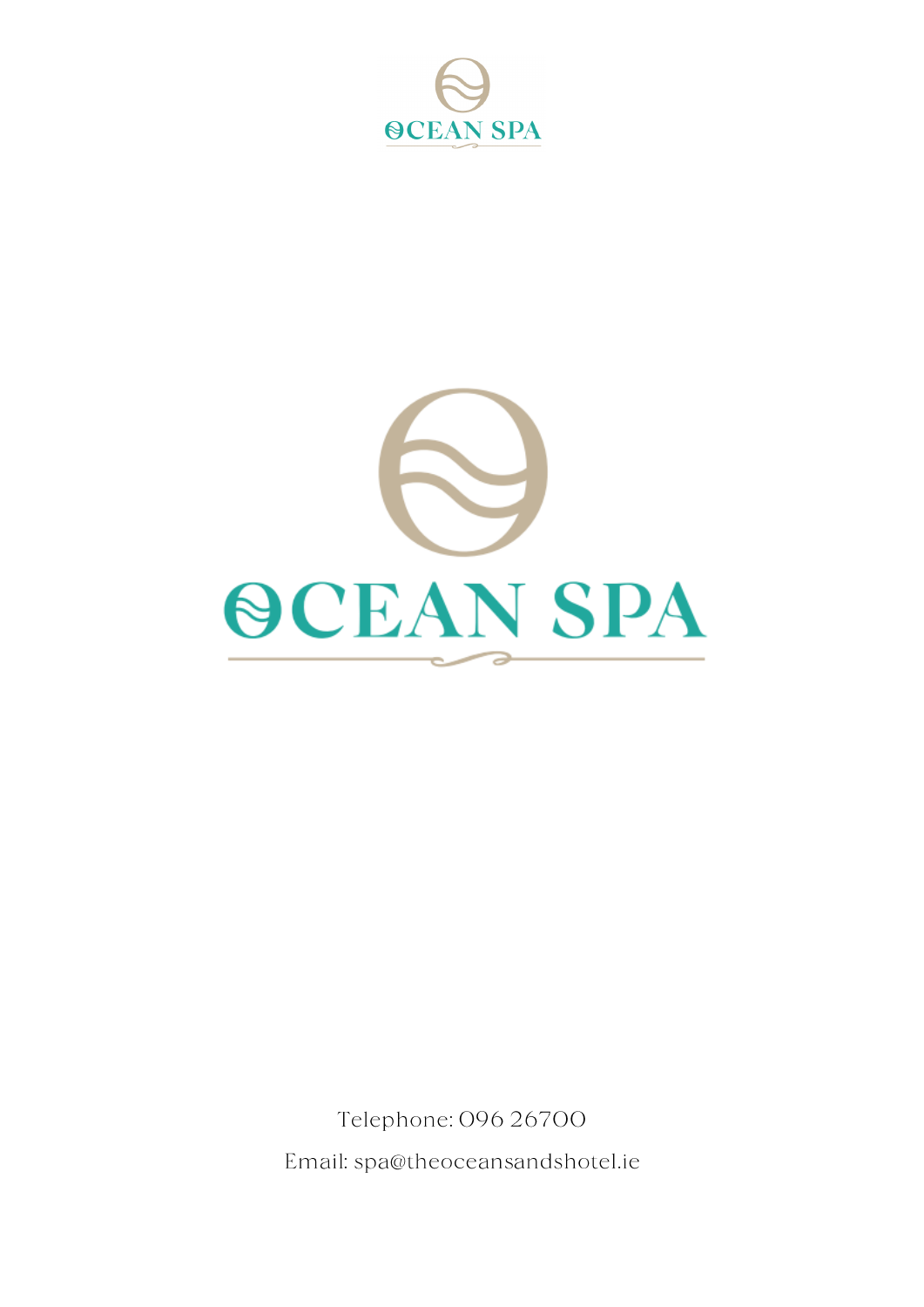

# A Warm Atlantic Welcome Awaits

Submerge vourself in a world of relaxation created in intimate surroundings designed for you experience a wave of relaxation from the moment you step through the door.

You are invited to lose yourself in a world of relaxation created within intimate surroundings designed with the total comfort of you in mind

Dedicated to offering you the ultimate in luxury pampering treatments and packages, our experienced team are just waiting to take you on a journey of escapism, relaxation, and indulgence.

Located on the Beach Level of the Ocean Sands Hotel

# Welcomes Residents and Non-Residents

# Open 7 days 10am to 6pm

### **Four Luxury Treatment Suites**

Including:

Couples Double Treatment Suite with Bespoke Bath

**Two Treatment Suites** 

The Lavender Lounge Pedicure & Beauty Room

Thermal Suite with Hot Tub, Infrared Sauna & Experience Shower

**Sumptuous Bathing Suite with Two Large Baths** 

Salt Cave coming soon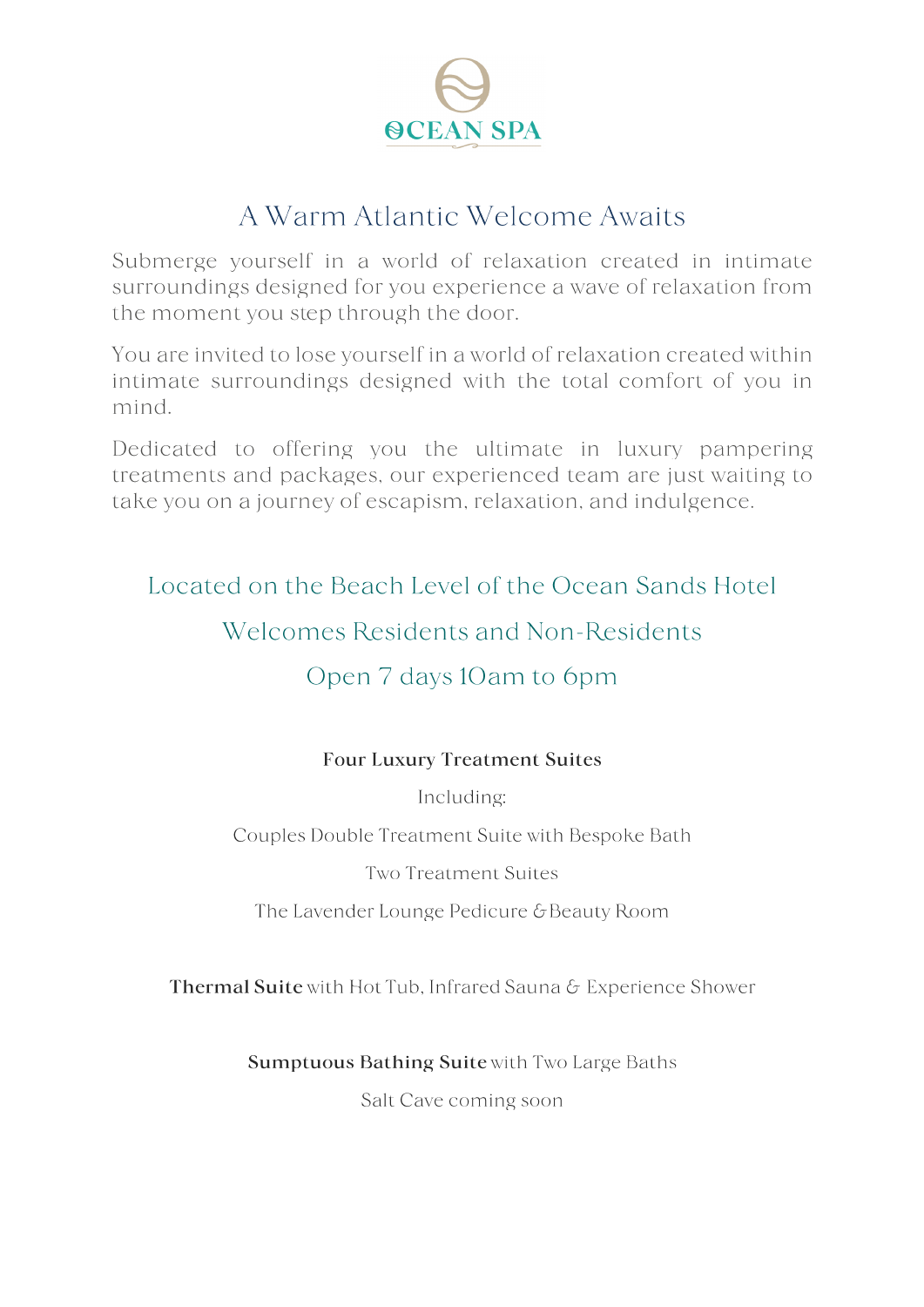

# **ELEMIS**

### Pro-Glow

# **Hands on Facials**

*Pro-Glow Smooth 50 minutes €100 Ultimate HIIT Workout for your skin* Powerful resurfacing technology lifts away dead skin cells to smooth, renew and refine, whilst improving the appearance of the skin tone and luminosity. Skin is prepped for an infusion of hydration that will double its moisture content, leaving it feeling plump and hydrated, whilst delivering an immediate and visible tightened effect. After just one treatment, the complexion looks firmer, supremely smooth and rejuvenated.

*Pro-Glow Genius Facial 75 minutes €120 Your line-fighting Superhero Facial*  Clinically proven intelligent skincare and our triple level approach to skin hydration results in transformative results for younger-looking skin.

Powered by our Ultra-Smart Technology, with a spotlight on deep-set wrinkles for maximum, multifaceted facial rejuvenation, and skin hydration. skin will be visibly smoother, resilient, and firmer looking. An unsurpassed, line-fighting facial experience, skin will appear immediately firmer and more radiant after just one treatment.

*Pro-Glow Brilliance 50 minutes €100 Your recipe for Radiance* Turn up this brightness with this triple cleanse, melting away make-up, daily pollutants, and grime. Gentle resurfacing dissolves away dead skin cells to reveal healthy and clearer looking skin. A fusion of superfoods and antioxidant-rich facial oils plump the skin with moisture, whilst helping to nourish and protect. Immediately revealing an outdoor-fresh glow, skin is left feeling fresh, radiant, and healthy.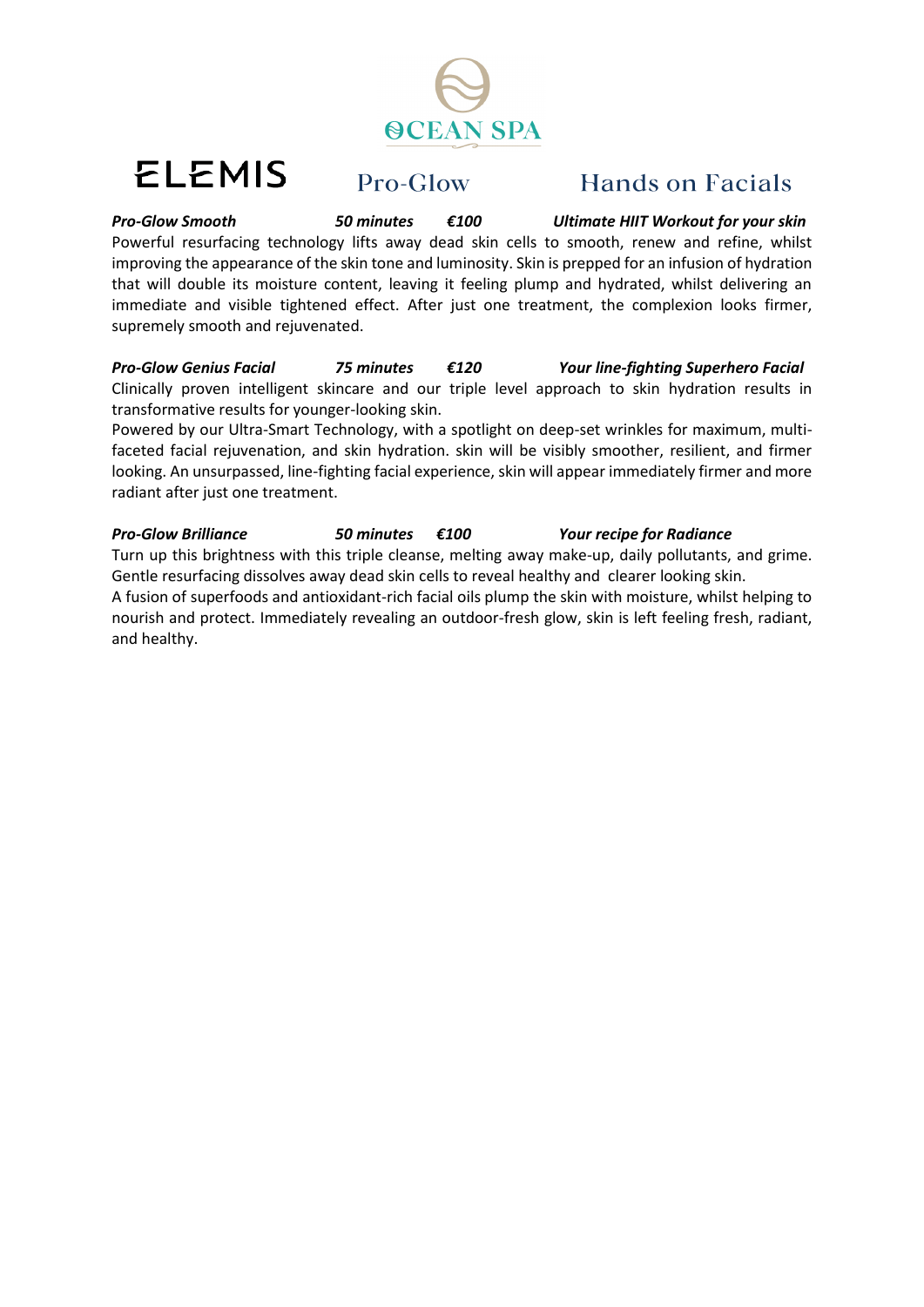**ACEAN SPA** 

# Pro-Glow+ BIOTEC 2.0 Facial

**Brand New Cutting-Edge Facial Technology** First Machine for the West of Ireland at the Ocean Spa **5Technologiesin1Machine DeliverDynamicSkincareResultswithLongTermBenefits**

Elemis Biotech delivers the next generation of Elemis Facial, setting new standards with a fusion of technology and touch. This unique facial combines new machine technologies seamlessly with hands on therapy, creating immediate and long-term results while targeting specific skincare needs. Powerful plant actives work with the body's natural bio-electrical field and enhance the skins ability to rejuvenate, resurface and radiate.

#### *Pro-Glow Smooth+ 50 minutes €120 THE ULTIMATE HIIT WORKOUT FOR YOUR SKIN*

Ultrasonic peeling exfoliates dead skin cells to smooth and prepare the skin for line-fighting microcurrent technology, targeting lines and wrinkles for more radiant, youthful looking skin. Skin will appear more vibrant, with improved feeling of firmness and elasticity.

### *Pro-Glow Genius Facial + 75 minutes €140*

#### *The ultimate age-defying experience*

**ELEMIS** 

Harnessing the powerful benefits of all 6 Elemis Biotec 2.0 technologies, skin will be visibly smoother, more sculpted, and firmer with a spotlight on deep-set wrinkles for maximum, multi-faceted facial rejuvenation, and skin hydration. An unsurpassed, age-defying facial resulting in a more lifted, radiant youthful appearance after just one treatment.

### *Pro-Glow Cry02 Sculpt+ 50 minutes €120 Freeze time for a fresh and youthful you*

An Elemis first, harnessing the power of sub-zero Cryotherapy, known to tighten. With a triple level approach to skin hydration, reveal lifted appearance and improve the look of deep-set lines, firmness, and elasticity for instant skin-smoothness. An age-defying facial experience like no other, skin feels energised and refreshed.

### *Pro-Glow Brillance+ 50 minutes €120*

#### *Your recipe for Radiance*

Experience our ultrasonic peel technology and brightening enzymes to deep clean and remove visible pollutants, make-up, and city grime for happy, healthy skin. Hydrating technology and antioxidant-rice superfoods will plump and smooth with a super-charged air massage to breath life into the skin. Immediately revealing a super-healthy complexion, you'll look and feel more radiant, relaxed, and glowing.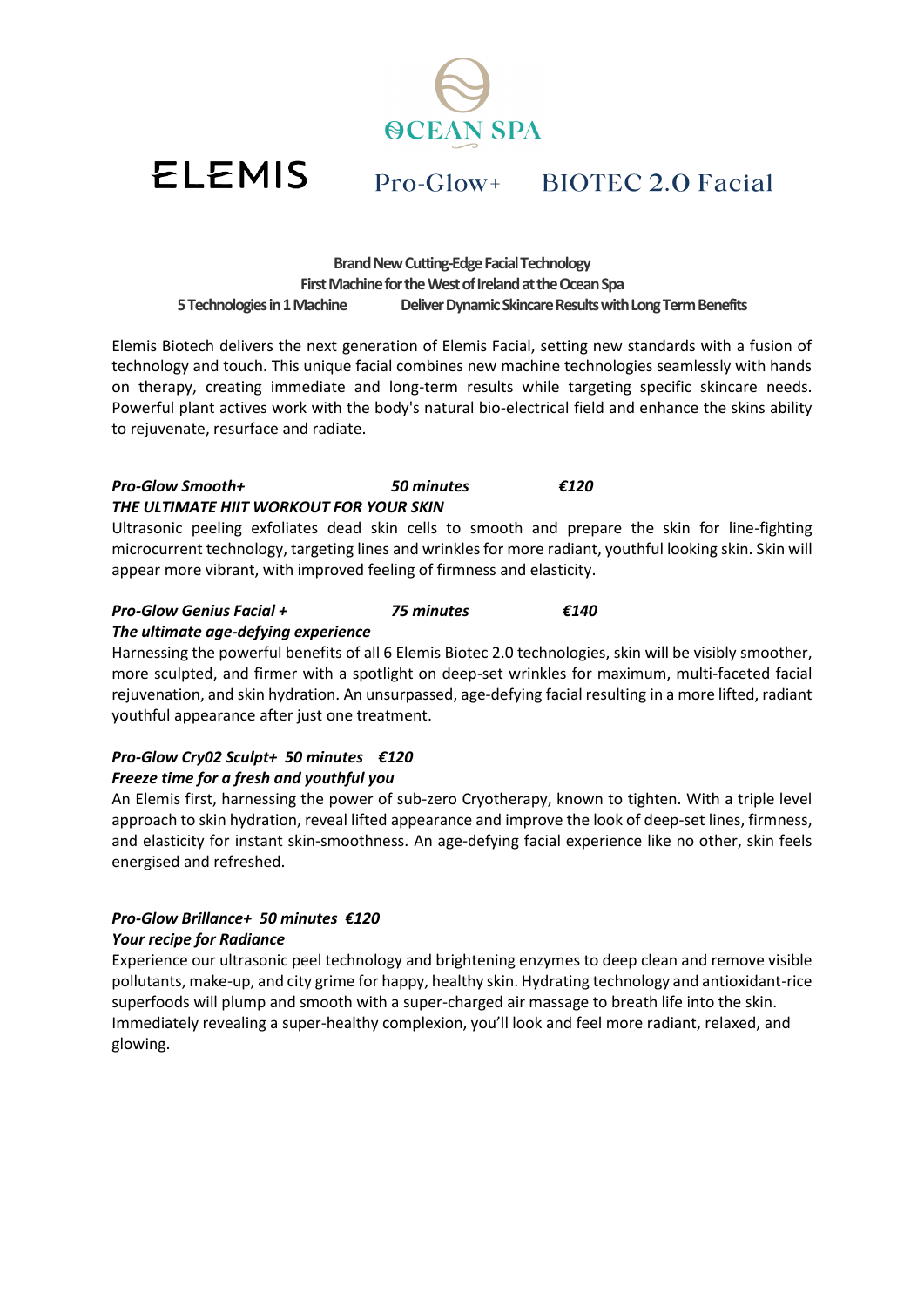

#### **ELEMIS Body Treatments**

#### *Rose Restore*

Take a walk in a Rose Garden with this lavishly hydrating body massage. The unique blend of oils leaves the skin exquisitely moisturised, intensely supple, and delicately scented.

| 60 minutes includes Full body massage with scalp          |                          |            | €100 |      |
|-----------------------------------------------------------|--------------------------|------------|------|------|
| 90 minutes includes Full body massage with face and scalp |                          |            | €130 |      |
| <b>Deeper Than Deep</b>                                   | <b>Full Body Massage</b> | 50 minutes |      | €120 |

Your therapist will select an aromatic oil according to your concerns, be it muscle pain, stress relief, relaxation or balance. **The flowing massage works deeper into the tension, encouraging optimum circulation**.

#### *Peaceful Pregnancy Massage 75 minutes €100*

This intuitive restorative, and relaxing massage for mothers-to-be deeply hydrates skin that is expanding to accommodate a growing baby. Aromatics are specially selected for optimum wellness and deep calm



*Frangipani Intensely Cleansing Salt Scrub 30 minutes €60*

**Body Scrubs** 

 *30 minutes €65*

Fragranced salt gently sloughs away dead skin cells, encouraging the regeneration of new cells. This luxurious treatment reveals a smooth and responsive canvas, ready to absorb the deeply nourishing body oil.

*Hebridean Salt & Oil Scrub 30 minutes €60*

A Hebridean sea salt and oil scrub gently exfoliates, sweeping away dull, dry skin. An invigorating express treatment to stimulate circulation, eliminate toxins and leave the skin nourished and glowing.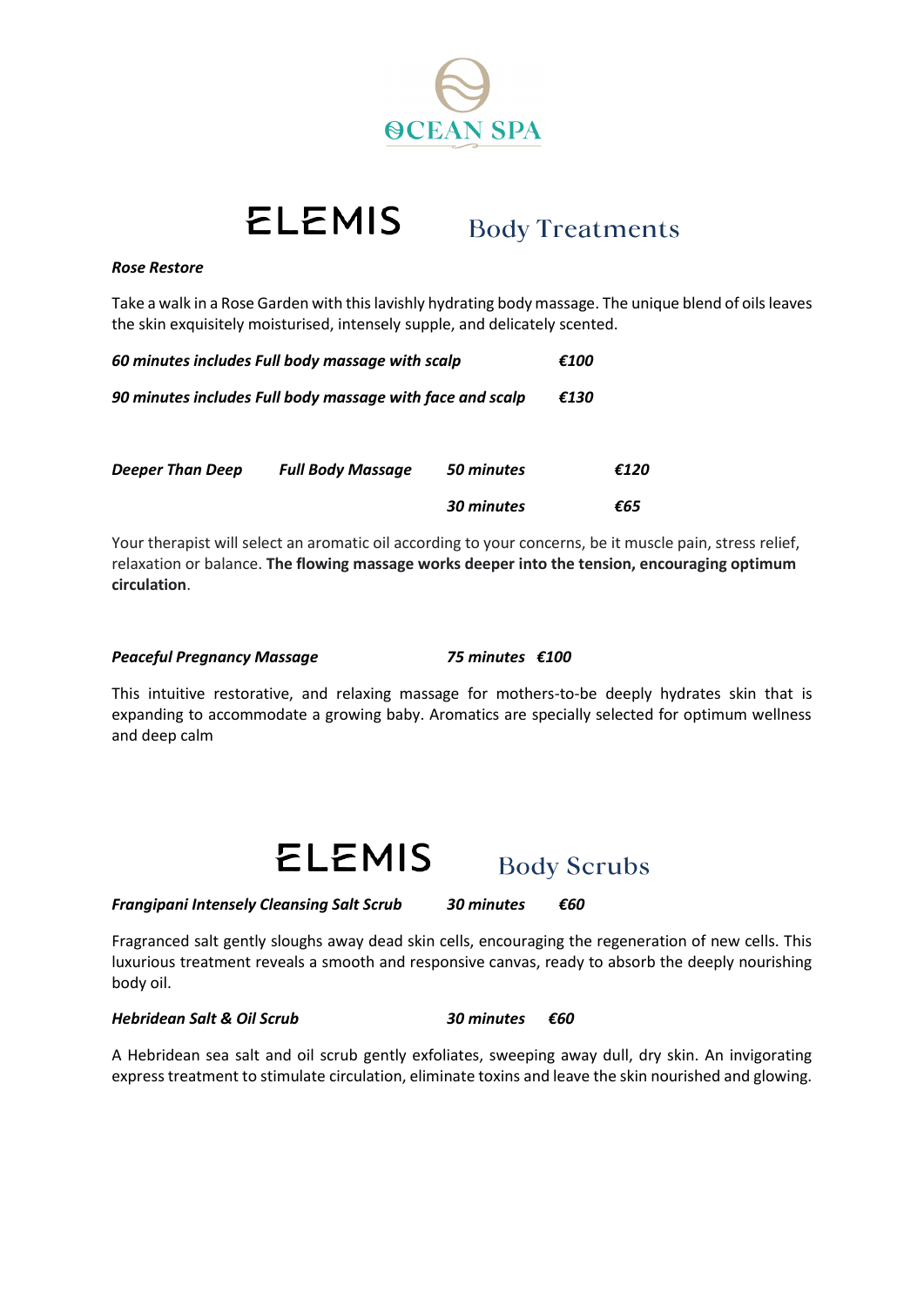

ishga

*Award winning Organic seaweed skincare. The name ishga is derived from the Gaelic word water.*

*Hebridean seaweed contains natural antioxidants with properties which transform and protect the skin, this award-winning range off the northwest coast of Scotland. Seaweed is hand harvested to extract its natural goodness, harnessing an abundance of vitamins and minerals to create a remarkable range of products.*



**Bathing Therapies** 

*Seaweed Bath* 45 Minutes €50

[Hebridean Seaweed](https://uk.ishga.com/pages/seaweed-benefits) is rich in antioxidants, vitamins, minerals, and other bioactive compounds that are wonderful for your skin. When using our seaweed bath, your skin absorbs these compounds remineralising the body and hydrating the skin and hair. The ishga Seaweed Bath will soothe away aches and pains and may also help with skin conditions such as psoriasis, eczema, and acne

#### *Mud Bath* 45 minutes €45

Mud baths have highly active physical and chemical properties and soaking in them can help relieve the symptoms of many dermatological diseases such as psoriasis, eczema and rosacea. The regenerative and antiseptic properties of mineral-rich mud helps to adjust endocrine disorders which can prevent and cure acne from the inside out, helping skin heal.

#### *Nourishing Milk Bath* 45 minutes €40

Soaking in a warm bath can offer relief from common skin issues such as dryness, psoriasis and eczema. ELEMIS Skin Nourishing Milk Bath helps create an even more relaxing and pampering experience. This luxurious bath cream contains hydrating ingredients that soften and smooth skin to relieve flaking and itching. The formula is gentle so it will not irritate sensitive skin and can even be used directly on the body to hydrate and soothe. Natural extracts maintain supple and healthy skin to keep irritation at bay.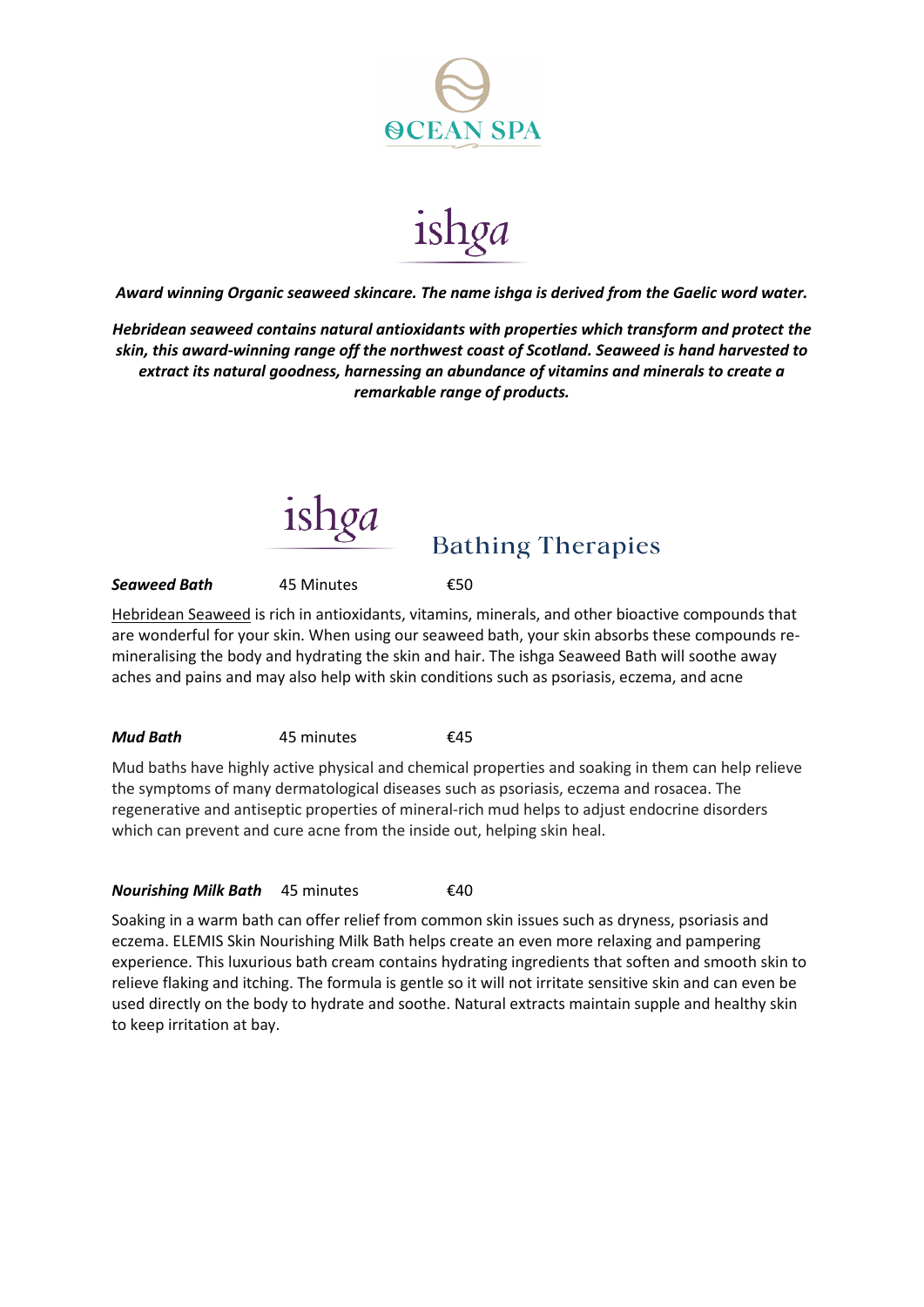

A medium pressure full body massage combining relaxing elements of aromatherapy massage, lymphatic drainage, and traditional Swedish massage techniques to reduce muscle tension and reenergise the body.

Choose from:

#### *Invigorating 55 minutes €90*

An uplifting, detoxifying seaweed body oil with lemongrass, juniper, lavender and rose geranium. Particularly useful for improving fatigue and eliminating toxins.

#### *Relaxing 55 minutes €90*

The luxurious scent of nurturing rose geranium to aid stress relief, relax, soothe, and balance a tired mind and body. A silky base of sweet almond and jojoba oil to hydrate and tone skin.

#### *Warming 55 minutes €90*

A comforting, woody oil containing patchouli, bergamot, and sandalwood. Ideal for muscular aches, nervous tension, and insomnia.

#### *Marine Back Treatment 55 minutes €85*

The ultimate back facial designed to rejuvenate and exfoliate, while treating any congestion to reveal a brighter and smoother skin. Beginning with a cleanse, tone and exfoliation, a powerful heated seaweed clay mask is applied to clarify and soften the skin while providing a deep moisturising treatment. Ideal for skin concerns such as acne on the back, dryness or skin conditions and for muscular aches and pains. A massage of the back and back of legs is also included to leave you feeling deeply relaxed.



#### *Detox Body Wrap 55 minutes €80*

A powerfully detoxifying Hebridean sea salt and oil scrub with body wrap. This combines the detoxifying and nourishing effect of the purest seaweed gel with the stimulating and hydrating properties of the scrub. The treatment is designed to eliminate toxins, reduce cellulite, boost energy and improve skin tone and texture, increase circulation and detoxifying congestion from the body.

#### *Nourishing Body Wrap 55 minutes €80*

Combining a hydrating salt and oil scrub infused with sweet almond, jojoba and rose geranium to remove dull, tired skin followed by a cocoon of our nourishing gel body mask which soothes, cools, hydrates, and tones even the driest, sensitive skins. A warmed geranium oil scalp massage completes the experience.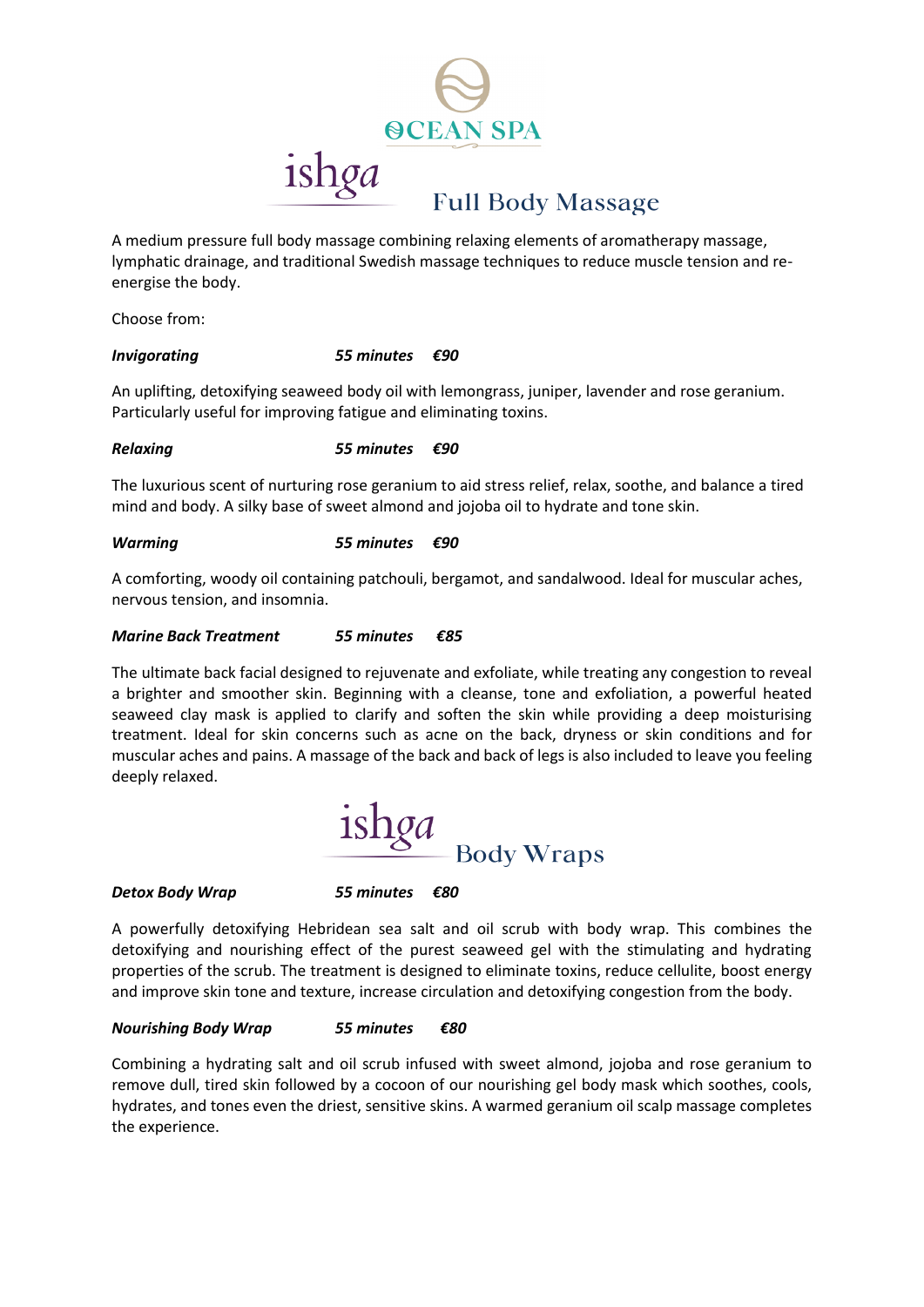

An express facial cleanse, tones and moisturises for essential skin maintenance. Includes an exfoliating mask and scalp massage to complete the experience.

#### *Anti-Ageing Facial 55 minutes €85*

Using our rich Marine Cleansing Balm packed with hydrating fatty acids and a lifting and firming gel face and eye mask to tighten and tone the skin. The high content of seaweed extract in the products used is scientifically proven to preserve the skins natural collagen, with powerful anti-ageing properties that repair damaged skin cells which results in smoothing fine lines and wrinkles.

#### *ULTIMATE LUXURY FACIAL 90 minutes €99*

An indulgent, luxurious spa facial which incorporates a thorough skin care routine combined with three intensive masks. Including a deep exfoliation using a rich, vitamin packed sea kelp powder which will remove dead skin to leave the skin bright and glowing. This facial includes a warming massage of the face, scalp, shoulders, and arms using heated sea salt and seaweed poultices which will absorb congestion and detoxify the skin, adding a host of vitamins and minerals into the face and upper body.

#### *Men's Facial 55 minutes €75*

The ishga men's products are designed to detox and draw impurities from the skin whilst stimulating collagen production and combat signs of ageing. This treatment will cleanse, tone, and moisturise the skin leaving it revitalised and hydrated leaving a protective layer to prevent environmental damage. Great for outdoors, sports or harsh weather conditions.

# **Holistic Therapies**

#### *Hopi Ear Coning 45 minutes €50*

The benefits of ear candling are manifold. To begin with, ear candling helps remove debris that cotton swabs and other tools leave behind by encouraging ears to produce fresh, healthy wax while shedding old wax. In some cases, it may also help the body naturally eliminate toxic material that leads to earaches, chronic inflammation, and other ear discomfort. The gentle heat provided by the candle itself is great for soothing minor ear complaints like swimmer's ear or sinus pressure. Some ear candles are also infused with essential oils, which gives them therapeutic benefits in addition to their other effects.

#### *Indian Head Massage 45 minutes €60*

Indian head massage is an ancient complementary therapy, based on the ayurvedic system of healing that has been practiced in India over for over a thousand years. An Indian head massage stimulates blood flow, lymph and oxygen in your upper body, and therefore **may relieve sinusitis, relieve stress and help you sleep better**. And because it is said to help cure headaches (even migraine), eye strain and anxiety, some say an Indian head massage can help you to concentrate better at work.